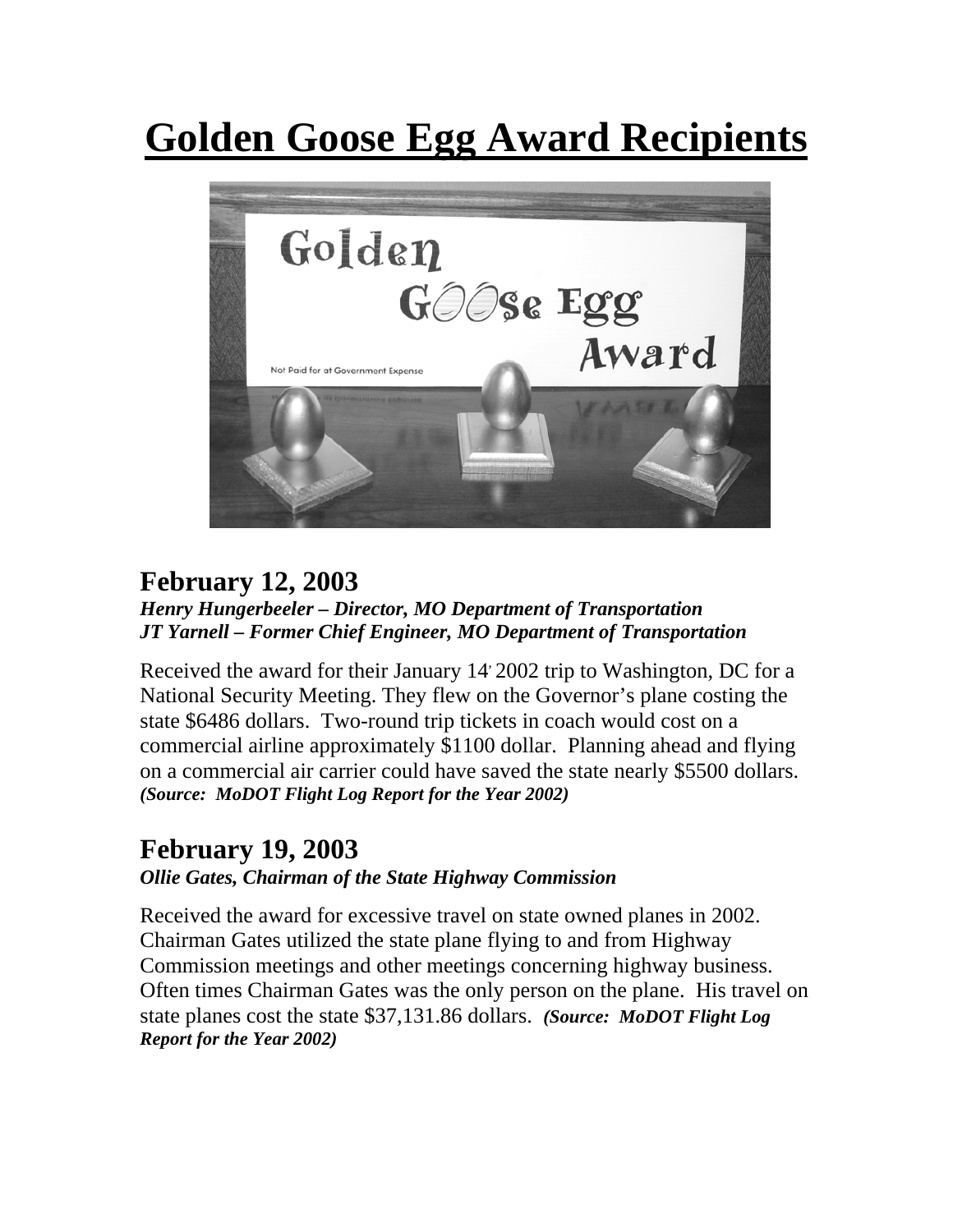#### **February 26, 2003** *Department of Conservation*

Receive the award for their lax oversight and poor judgment granting more than \$800,000 in cash and land to establish a nature center that is overseen by former department managers, which is nowhere near completion, may never be completed and ceased operation because there is less than \$8000 dollars left over in funding. A foundation headed up by a former conservation department director and several former employees hatched plans for a "Missouri Forest Heritage Educational Center" in 1989. In 1995, the department granted the foundation 455 acres of Shannon County land and \$192,000 in cash. A year later, the department funneled another \$300,000 to the foundation. Almost 14 years later there is no nothing to show for Missouri's investment in this project except for a nature trail created by volunteers. *(Source: MO State Auditor, Department of Conservation Audit October 3, 2002 – http://www.auditor.state.mo.us/press/2002-108.htm)* 

### **March 6, 2003**

#### *Office of Administration*

Received the award for the agency's lax, if non-existent, oversight of a credit card-based purchasing program. Launched in 1998 under the auspices of "streamlining" the procurement process, the program now involves over 2,600 state employees, who each have credit cards with spending limits of up to \$3,000 per month for an annual potential of almost \$200 million in liability. The program requires no approval for credit card purchases of up to \$1,000. The audit also details purchases made by a MoDOT employee who used the card to buy wristwatches, knives, travel cases − even "six-pack" beverage coolers − all collectively costing the state more than \$10,000. MoDOT, long in the fight for attaining accountability and credibility, defends the purchases, saying the items are for the department's "employee catalogue store" The purpose of the catalog itself raising another host of questions. *(Source: MO State Auditor, Office of Administration Audit August 29, 2002 http://www.auditor.state.mo.us/press/2002-60.htm)*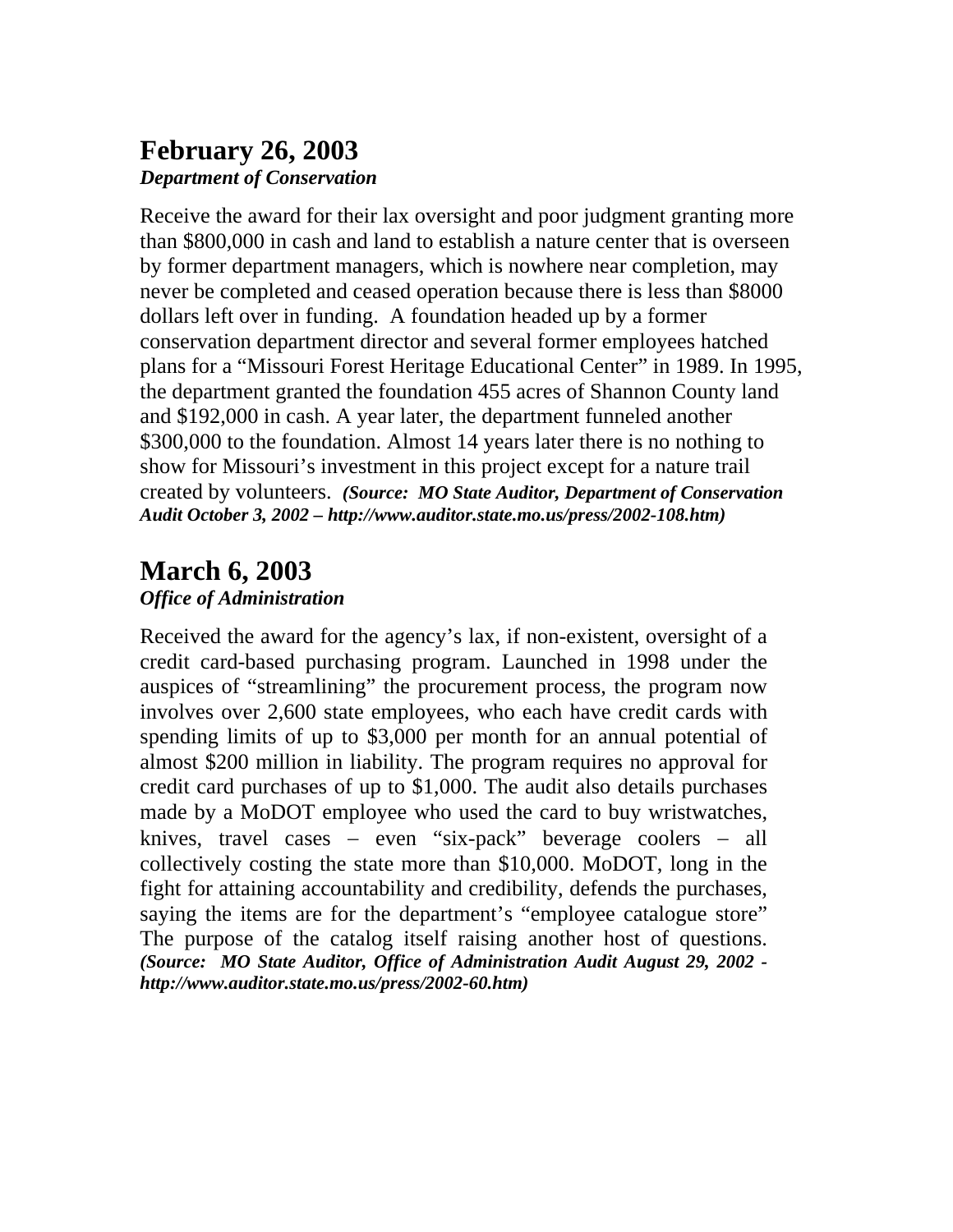## **March 14, 2003**

*Office of Administration* 

Receive the award for the agency's dogged, if not incomprehensible pursuit of an incredibly over-costly renovation of State Capitol restrooms at a time of budgetary constraints not seen since the last world war. Renovating Statehouse restrooms stems from a Capitolwide, multi-year restorations plan addressing several aspects of the 85 year-old seat of state government. Some \$3 million was allocated out of a total rehab appropriation of \$8 million to upgrade less than 20 serviceable, if not somewhat outdated, restrooms. While ADA accessibility concerns were a part of the restroom plan, the bulk of the expense has gone directly to lavish materials, fixtures and furnishings more in line − according to an exhaustive OA report replete with Latin quotations – with what the original builders had envisioned. With several restrooms on the House side of the Capitol now in new resplendent glory to the tune of nearly \$2 million, OA has moved to the Senate side of the Rotunda. *(Sources: "Repairs to Public Areas" Project No. 00009-01, prepared by Tom Sater, Project Manager/Lead Designer September 8, 1999 and Report from Office of Administration Division of Design and Construction for Project No. 00009-02)* 

## **March 19, 2003**

#### *Department of Conservation*

Received the award for spending \$25,000 on exercise Equipment in fiscal year 2001. This equipment is located in a building on the grounds of the Central Office in Jefferson City. Department of Conservation officials indicated that the purchase was made as a part of the department's Wellness Program for employees. Additionally, they indicated that the equipment is used for the department's training academy for protection agents. The expenditure appears to benefit only a limited number of employees and is clearly not necessary to support the mission statement of the department. *(Source: MO State Auditor, Department of Conservation Audit February 20, 2003 – http://www.auditor.state.mo.us/press/2003-17.htm)*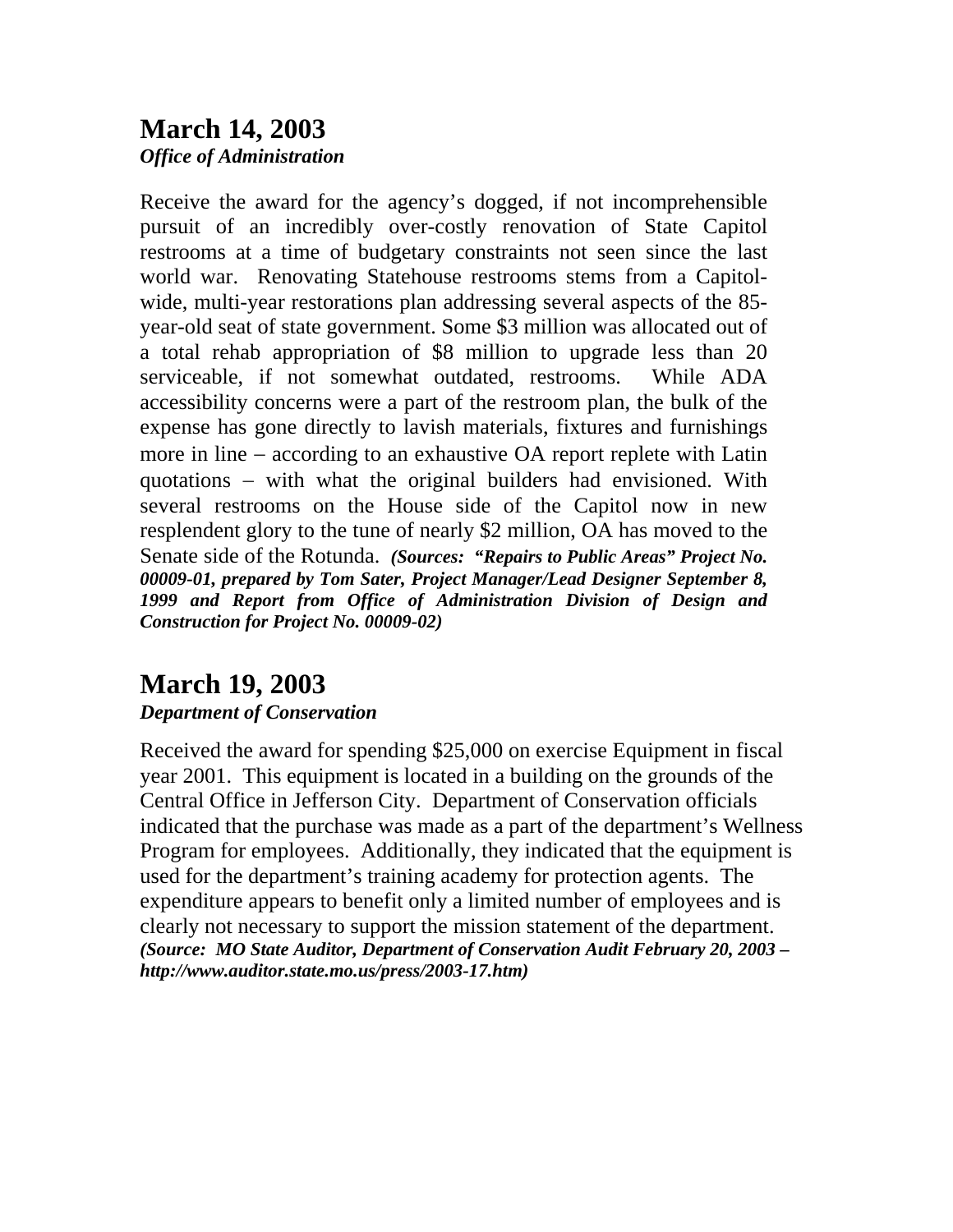#### **April 2, 2003**  *Department of Public Safety*

Received the award for sponsoring overly expensive and woefully attended conferences intended to strengthen communities and lower crime. For 2000, 2001, and 2002, the "Community Mobilization and Partnership" conferences averaged less than 300 people per meeting. In 2001, fewer than 350 people attended the conference at a cost to taxpayers in fliers, snacks and beverages of well over \$200.00 per person. The Department also paid \$9850 for 1000 "padfolios" essentially a fancy writing tablet – for the 2001 conference. The question arises as to where the other 650 "padfolios" disappeared to if they were intended as handouts. *(Source: MO State Auditor, Department of Public Safety Office of the Director Audit August 12, 2002 www.auditor.state.mo.us/press/2002-55.htm)* 

#### **April 9, 2003**  *Office of State Treasurer*

Received the award for entering into two disastrous software purchase agreements that ran months behind their implementation schedules and far over budget. In 1999, the Treasurers office contracted with a computer programming firm to replace database and reporting systems that were thought not to be up to the changing of the year code brought on by the new millennium ("Y2K"). That fear appears to be unfounded, as the software was not put into use until August 2001. Not only was it 30 months before the software was operational; it also came at a cost of more than \$190,000 over the original \$60,000. A year after the previous software contract, the Treasurer's office followed up with a similar contract of epic proportions and unspectacular results when they purchased a bank reconciliation/deposit verification package in 2000. Apparently, due to the improper entry of a raft of data, the first trial run failed, necessitating the deletion of all entered data and its subsequent re-entry at a cost of \$121,000 to date. *(Source: MO State Auditor, State Treasurer's Office Audit May 13, 2002 -* 

*http://www.auditor.state.mo.us/press/2002-36.htm)*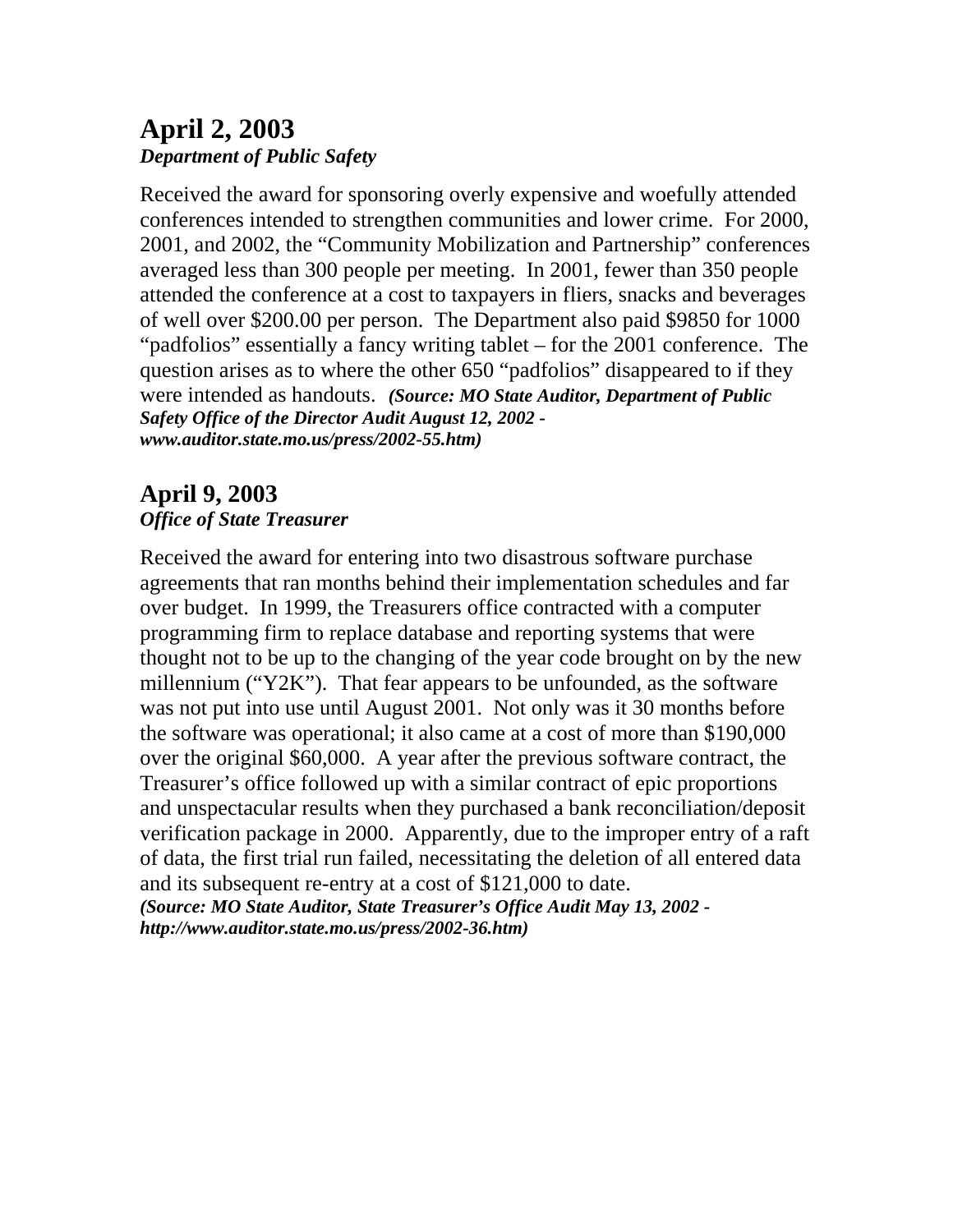#### **April 17, 2003**  *Department of Mental Health*

Received the award for displaying a consistent inability to reconcile records within a traffic safety program it oversees, resulting in thousands of dollars owed to the state by traffic offenders left unpaid for now, and perhaps forever. A sample polling of the program, known as "SATOP" (substance abuse traffic offenders program), showed that some 3,867 offenders had potentially not paid fees requisite with being in SATOP to get their drivers license back. Reviewing 60 cases in more detail revealed 26 instances – *over 40 percent –* where the required fees had not been paid to the state. According to division personnel, one SATOP office had not remitted over \$40,000 in fees between July of 1999 and July of 2001. The spectacular failure to track, collect and forward fees from SATOP enrollees is perhaps one of the more noteworthy, but hardly the only, area of deficiency found in the program's (mis)management plan.

*(Source: MO State Auditor, Department of Mental Health Audit October 1, 2002 http://www.auditor.state.mo.us/press/2002-105.htm)* 

## **April 23, 2003**

*Governor's Office* 

Received the award for allowing various state agencies to help fund Governor Holden's frequent trips in state airplanes. Holden jetted across the state several times a week on trips that often returned him and his entourage to the same city twice in one day and others that would have been much quicker and far less expensive had he taken to Missouri's often talked about but predominantly under-maintained roads. The governor took 113 flights in 2001, costing taxpayers \$117,692. Ninety-five percent of flight costs were picked up by the Office of the Governor in the first half of the year. However, the second half of year saw his office picking up only 59 percent of the flight tab, thus shuffling the other 41 percent to 12 other state agencies.

*(Source: MO State Auditor, Office of Governor Audit June 30, 2002 – http://www.auditor.state.mo.us/press/2003-34.pdf)*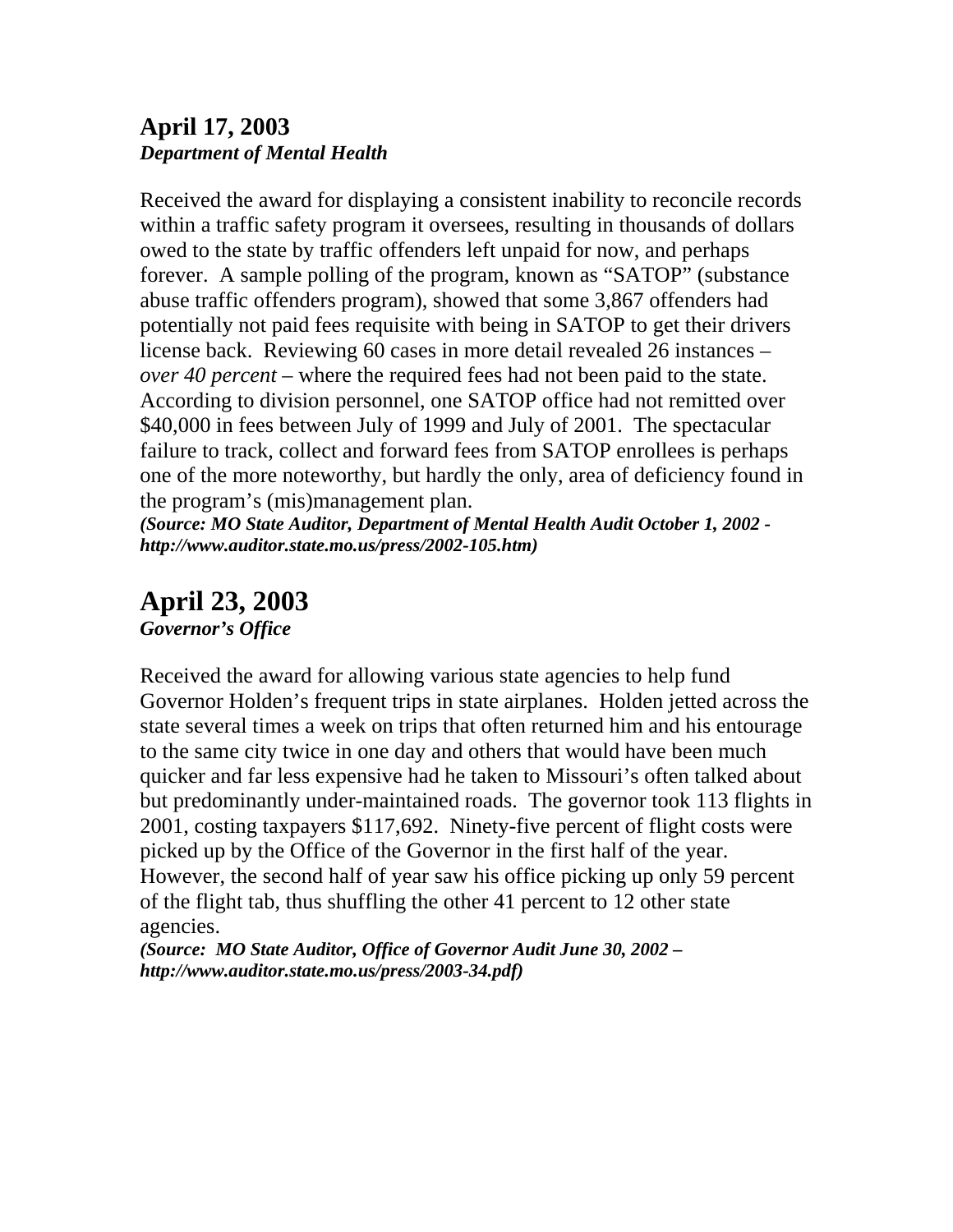#### **January 15, 2004**  *D. Kent King --- Commissioner, Missouri Department of Elementary and Secondary Education*

Received the award for sending out more than 350 holiday cards last December to fellow and past commissioners and state lawmakers at taxpayers' expense. At nearly \$3.42 a card this good-natured but poorly executed card campaign cost taxpayers more than twelve hundred dollars. *(Source: Office of Commissioner Kent King)* 

#### **January 22, 2004**  *Governor Bob Holden*

Received the award for recklessly circumventing the General Assembly's budget mandates in a petulant move to keep a "legislative liaison" office open in Washington D.C. Missouri's Washington office cost Missouri taxpayer's more than \$175,000 last year alone. Though both U.S. Senators have their own offices three blocks from the governor's house the Governor has laid the groundwork for the D.C. office to remain open for another four years. The D.C. office is not alone as Missouri also has office space in Illinois, Texas, and New York…all funded by Missouri tax dollars. *(Source: Senate Appropriations Staff and Office of Administration Division of Facilities Management)* 

#### **January 29, 2004** *Governor Bob Holden*

Received the award for again billing taxpayers for overpriced and underutilized state office space. The department of corrections leases some 32,000 square feet of office space at 3101 Chouteau in St. Louis. The problem is that nearly 10,000 square feet of that office space is left totally unused! An even bigger problem is that the state leases this space for roughly \$20 a square foot, multiply 20 by the 10,000 unused square feet and you get \$200,000 in wasted taxpayer dollars. This \$200,000 approaches \$3 million when the 14 remaining years of the lease are considered, money that could be used for schools, healthcare, or roads, but instead is simply going up in smoke.

(*Source: Senate Appropriations Staff and Office of Administration Division of Facilities Management)*